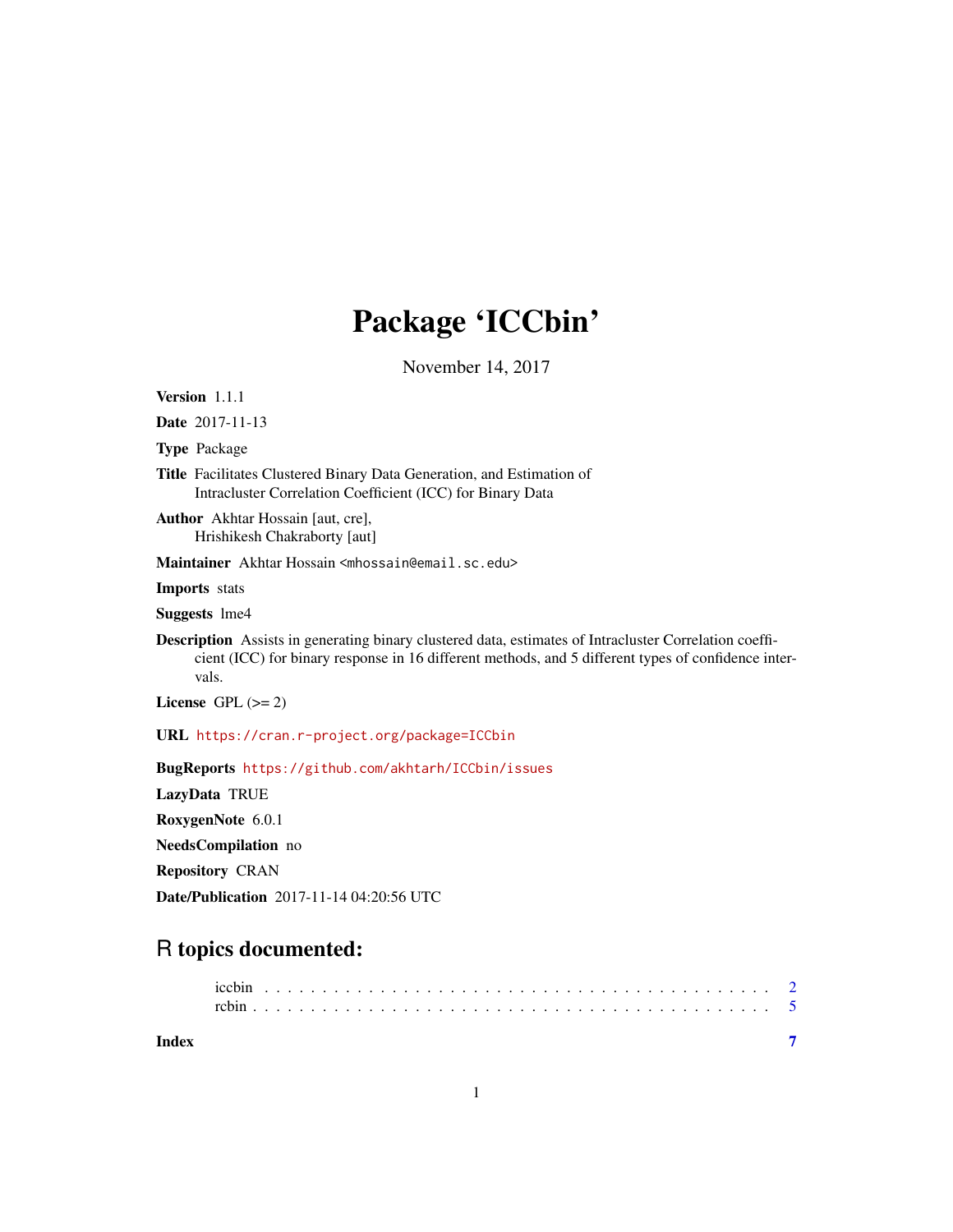<span id="page-1-1"></span><span id="page-1-0"></span>

#### Description

Estimates Intracluster Correlation coefficients (ICC) in 16 different methods and it's confidence intervals (CI) in 5 different methods given the data on cluster labels and outcomes

#### Usage

```
iccbin(cid, y, data = NULL, method = c("aov", "aovs", "keq", "kpr", "keqs",
  "kprs", "stab", "ub", "fc", "mak", "peq", "pgp", "ppr", "rm", "lin", "sim"),
 ci.type = c("aov", "wal", "fc", "peq", "rm"), alpha = 0.05,kappa = 0.45, nAGQ = 1, M = 1000
```
#### **Arguments**

| cid     | Column name indicating cluster id in the dataframe data                                                                                                                                                                                     |
|---------|---------------------------------------------------------------------------------------------------------------------------------------------------------------------------------------------------------------------------------------------|
| у       | Column name indicating binary response in the data frame data                                                                                                                                                                               |
| data    | A dataframe containing cid and y                                                                                                                                                                                                            |
| method  | The method to be used to compute ICC. A single or multiple methods can be<br>used at a time. By default, all 16 methods will be used. See Details for more.                                                                                 |
| ci.type | Type of confidence interval to be computed. By default all 5 types will be re-<br>ported. See Details for more                                                                                                                              |
| alpha   | The significance level to be used while computing confidence interval. Default<br>value is $0.05$                                                                                                                                           |
| kappa   | Value of Kappa to be used in computing Stabilized ICC when the method stab<br>is chosen. Default value is 0.45                                                                                                                              |
| nAGQ    | An integer scaler, as in glmer function of package lme4, denoting the number<br>of points per axis for evaluating the adaptive Gauss-Hermite approximation to<br>the log-likelihood. Used when the method lin is chosen. Default value is 1 |
| М       | Number of Monte Carlo replicates used in ICC computation method sim. De-<br>fault is 1000                                                                                                                                                   |

#### Details

If in the dataframe, the cluster id (cid) is not a factor, it will be changed to a factor and a warning message will be given

If estimate of ICC in any method is outside the interval  $[0, 1]$ , the estimate and corresponding confidence interval (if appropriate) will not be provided and warning messages will be produced

If the lower limit of any confidence interval is below 0 and upper limit is above 1, they will be replaced by 0 and 1 respectively and a warning message will be produced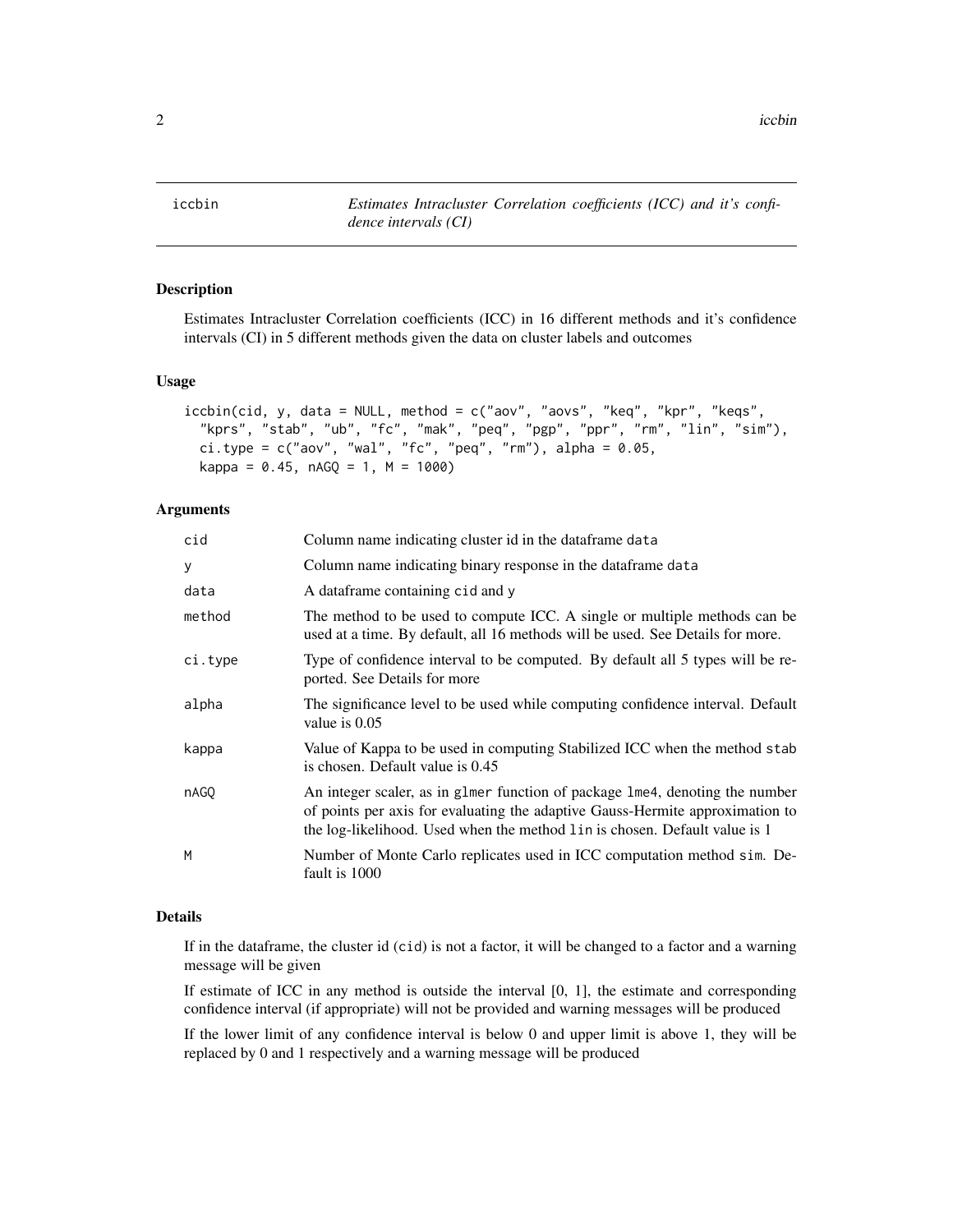iccbin 3

Method aov computes the analysis of variance estimate of ICC. This estimator was originally proposed for continuous variables, but various authors (e.g. Elston, 1977) have suggested it's use for binary variables

Method aovs gives estimate of ICC using a modification of analysis of variance technique (see Fleiss, 1981)

Method keq computes moment estimate of ICC suggested by Kleinman (1973), uses equal weight  $w_i = 1/k$ , for each of k clusters

Method kpr computes moment estimate of ICC suggested by Kleinman (1973), uses weights proportional to cluster size  $w_i = n_i/N$ 

Method keqs gives a modified moment estimate of ICC with equal weights (keq) (see Kleinman, 1973)

Method kprs gives a modified moment estimate of ICC with weights proportional to cluster size (kpr) (see Kleinman, 1973)

Method stab provides a stabilizd estimate of ICC proposed by Tamura and Young (1987)

Method ub computes moment estimate of ICC from an unbiased estimating equation (see Yamamoto and Yanagimoto, 1992)

Method fc gives Fleiss-Cuzick estimate of ICC (see Fleiss and Cuzick, 1979)

Method mak computes Mak's estimate of ICC (see Mak, 1988)

Method peq computes weighted correlation estimate of ICC proposed by Karlin, Cameron, and Williams (1981) using equal weight to every pair of observations

Method pgp computes weighted correlation estimate of ICC proposed by Karlin, Cameron, and Williams (1981) using equal weight to each cluster irrespective of size

Method ppr computes weighted correlation estimate of ICC proposed by Karlin, Cameron, and Williams (1981) by weighting each pair according to the total number of pairs in which the individuals appear

Method rm estimates ICC using resampling method proposed by Chakraborty and Sen (2016)

Method lin estimates ICC using model linearization proposed by Goldstein et al. (2002)

Method sim estimates ICC using Monte Carlo simulation proposed by Goldstein et al. (2002)

CI type aov computes confidence interval for ICC using Simith's large sample approximation (see Smith, 1957)

CI type wal computes confidence interval for ICC using modified Wald test (see Zou and Donner, 2004).

CI type fc gives Fleiss-Cuzick confidence interval for ICC (see Fleiss and Cuzick, 1979; and Zou and Donner, 2004)

CI type peq estimates confidence interval for ICC based on direct calculation of correlation between observations within clusters (see Zou and Donner, 2004; and Wu, Crespi, and Wong, 2012)

CI type rm gives confidence interval for ICC using resampling method by Chakraborty and Sen (2016)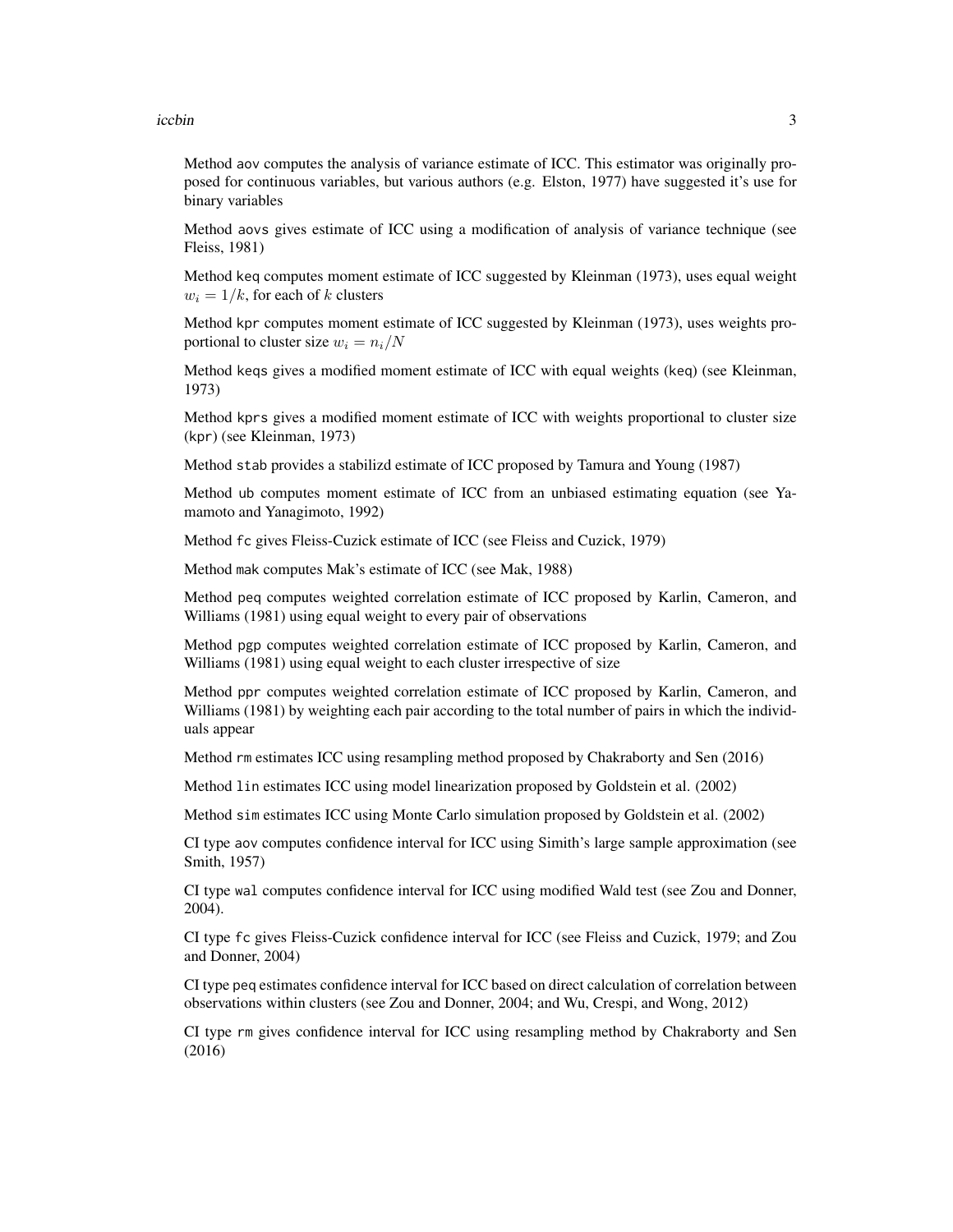4 iccbin and the contract of the contract of the contract of the contract of the contract of the contract of the contract of the contract of the contract of the contract of the contract of the contract of the contract of t

#### Value

| estimates | A data frame containing the name of methods used and corresponding estimates<br>of Intracluster Correlation coefficients |  |  |
|-----------|--------------------------------------------------------------------------------------------------------------------------|--|--|
| сi        | A data frame containing names of confidence interval types and corresponding<br>estimated confidence intervals           |  |  |

#### Author(s)

Akhtar Hossain <mhossain@email.sc.edu>

Hirshikesh Chakraborty <rishi.c@duke.edu>

#### References

Chakraborty, H. and Sen, P.K., 2016. Resampling method to estimate intra-cluster correlation for clustered binary data. Communications in Statistics-Theory and Methods, 45(8), pp.2368-2377.

Elston, R.C., Hill, W.G. and Smith, C., 1977. Query: Estimating" Heritability" of a dichotomous trait. Biometrics, 33(1), pp.231-236.

Fleiss, J.L., Levin, B. and Paik, M.C., 2013. Statistical methods for rates and proportions. John Wiley & Sons.

Fleiss, J.L. and Cuzick, J., 1979. The reliability of dichotomous judgments: Unequal numbers of judges per subject. Applied Psychological Measurement, 3(4), pp.537-542.

Goldstein, H., Browne, W., Rasbash, J., 2002. Partitioning variation in multilevel models, Understanding Statistics: Statistical Issues in Psychology, Education, and the Social Sciences, 1 (4), pp.223-231.

Karlin, S., Cameron, E.C. and Williams, P.T., 1981. Sibling and parent–offspring correlation estimation with variable family size. Proceedings of the National Academy of Sciences, 78(5), pp.2664-2668.

Kleinman, J.C., 1973. Proportions with extraneous variance: single and independent samples. Journal of the American Statistical Association, 68(341), pp.46-54.

Mak, T.K., 1988. Analysing intraclass correlation for dichotomous variables. Applied Statistics, pp.344-352.

Smith, C.A.B., 1957. On the estimation of intraclass correlation. Annals of human genetics, 21(4), pp.363-373.

Tamura, R.N. and Young, S.S., 1987. A stabilized moment estimator for the beta-binomial distribution. Biometrics, pp.813-824.

Wu, S., Crespi, C.M. and Wong, W.K., 2012. Comparison of methods for estimating the intraclass correlation coefficient for binary responses in cancer prevention cluster randomized trials. Contemporary clinical trials, 33(5), pp.869-880.

Yamamoto, E. and Yanagimoto, T., 1992. Moment estimators for the beta-binomial distribution. Journal of applied statistics, 19(2), pp.273-283.

Zou, G., Donner, A., 2004 Confidence interval estimation of the intraclass correlation coefficient for binary outcome data, Biometrics, 60(3), pp.807-811.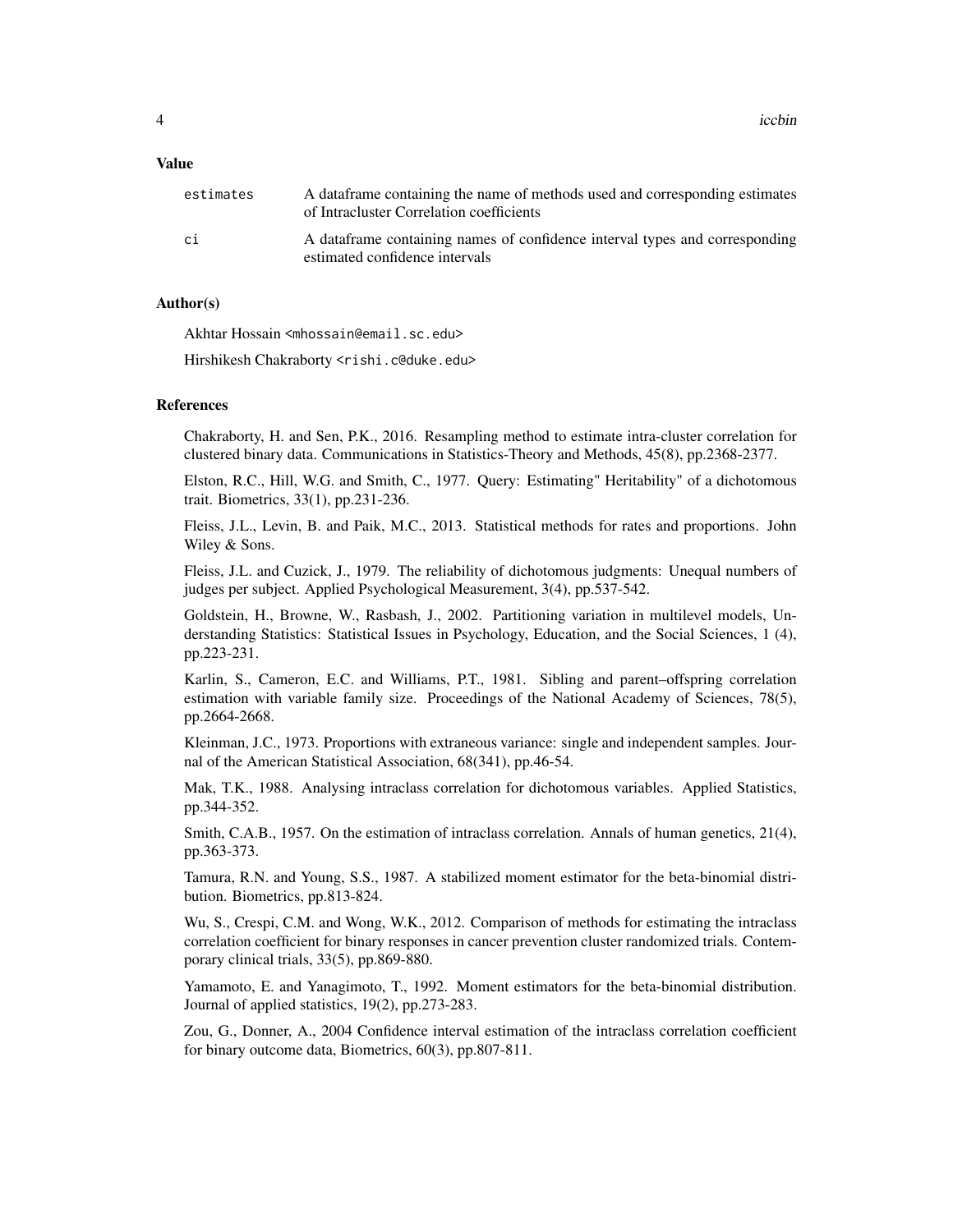#### <span id="page-4-0"></span>rcbin 5

#### See Also

[rcbin](#page-4-1)

#### Examples

```
bccdata <- rcbin(prop = .4, prvar = .2, noc = 30, csize = 20, csvar = .2, rho = .2)
iccbin(cid = cid, y = y, data = bccdata)iccbin(cid = cid, y = y, data = bccdata, method = c("aov", "fc"), ci.type = "fc")
```
<span id="page-4-1"></span>

| ٠ | ٧ |  |
|---|---|--|

*Generates correlated binary cluster data* 

## Description

Generates correrlated binary cluster data given value of Intracluster Correlation, proportion of event and it's variation, number of clusters, cluster size and variation in cluster size

#### Usage

rcbin(prop =  $0.5$ , prvar =  $0$ , noc, csize, csvar =  $0$ , rho)

#### **Arguments**

| prop  | A numeric value between 0 and 1 denoting assumed proportion of event in in-<br>terest, default value is 0.5. See Detail                   |
|-------|-------------------------------------------------------------------------------------------------------------------------------------------|
| prvar | A numeric value between 0 and 1 denoting percent of variation in assumed pro-<br>portion of event (prvar), default value is 0. See Detail |
| noc   | A numeric value telling the number of clusters to be generated                                                                            |
| csize | A numeric value denoting desired cluster size. See Deatil                                                                                 |
| csvar | A numeric value between 0 and 1 denoting percent of variation in cluster sizes<br>(csize), default value is 0. See Detail                 |
| rho   | A numeric value between 0 and 1 denoting desired level of Intractuster Correla-<br>tion                                                   |

#### Details

The minimum and maximum values of event proportion (prop) will be taken as 0 and 1 respectively in cases where it exceeds the valid limits  $(0, 1)$  due to larger value of percent variation (prvar) supplied

The minimum value of cluster size (csize) will be taken as 2 in cases where it goes below 2 due to larger value of percent variation (csvar) supplied

#### Value

A dataframe with two columns presenting cluster id (cid) and a binary response (y) variables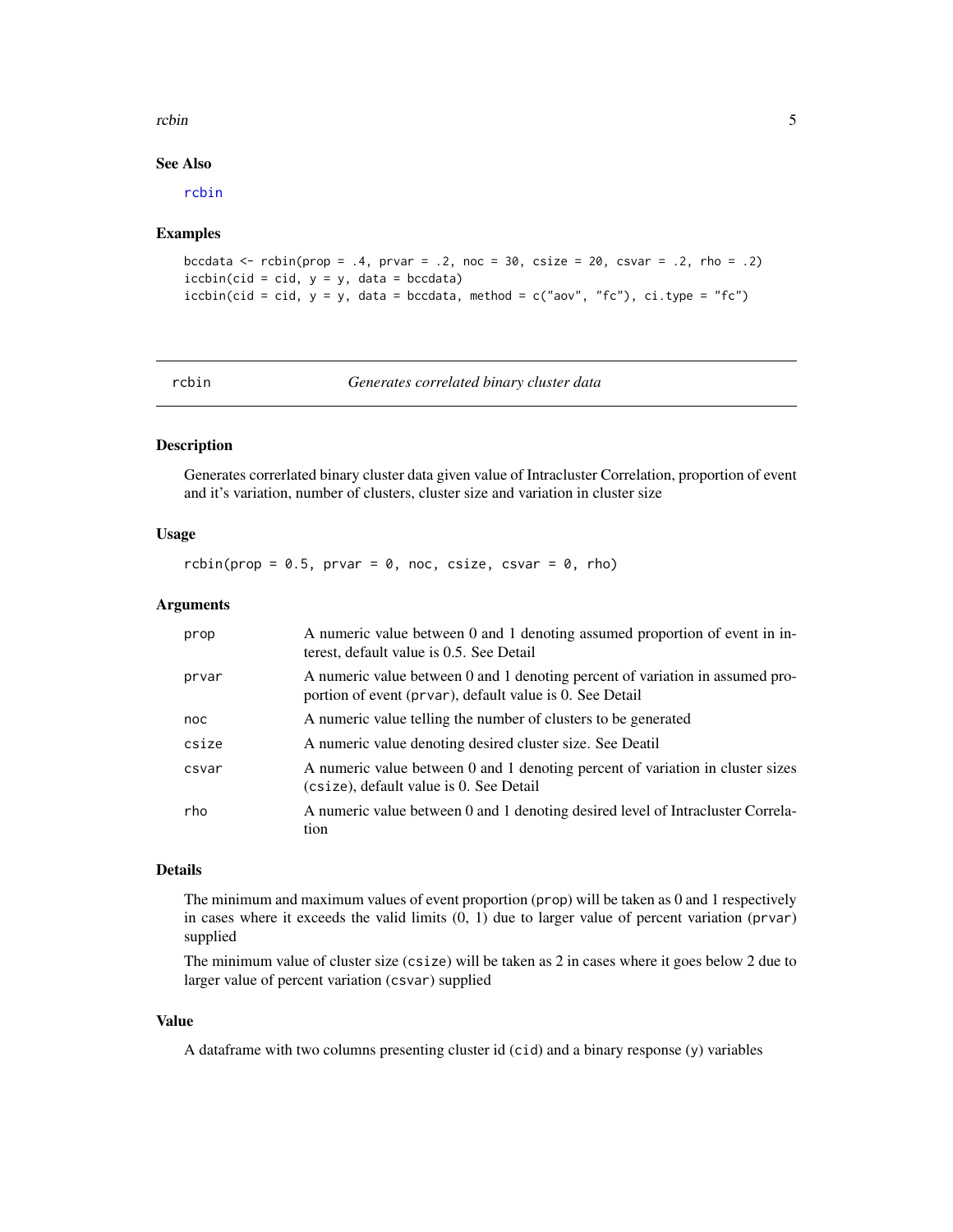# <span id="page-5-0"></span>Author(s)

Akhtar Hossain <mhossain@email.sc.edu> Hrishikesh Chakraborty <rishi.c@duke.edu>

## See Also

[iccbin](#page-1-1)

# Examples

```
rcbin(prop = .4, prvar = .2, noc = 30, csize = 20, csvar = .2, rho = .2)
```